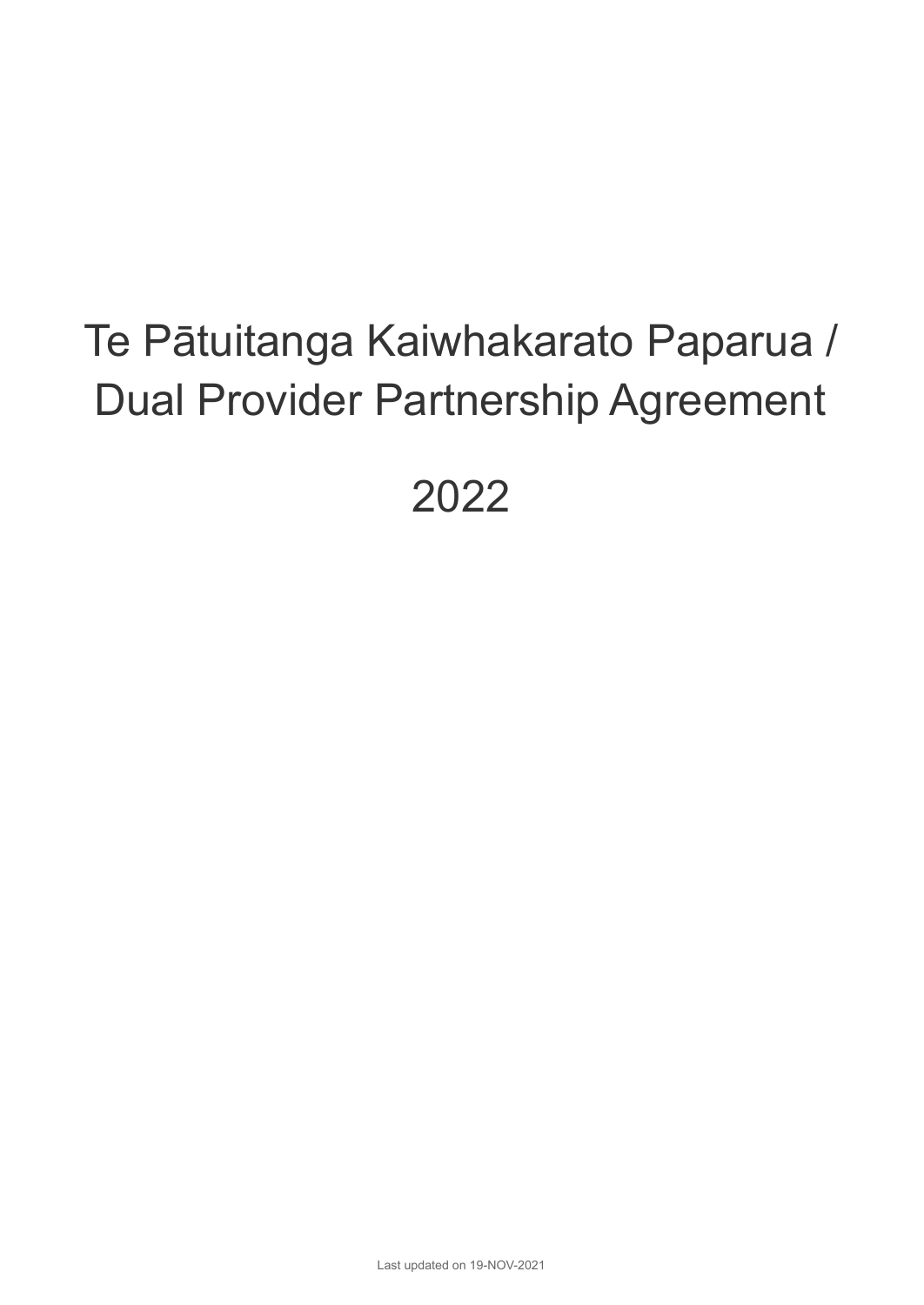You will need to accept this DPPA (also known as Service Level Agreement) digitally in TES before beginning your first enrolment application for the year.

#### Summary:

The DPPA outlines the respective responsibilities of Te Kura and Dual Provider organisations and schools.

The school or organisation retains all legislative accountabilities for its Dual ākonga / students.

Te Kura provides curriculum adaptation and curriculum capability including providing kaiako / teacher feedback and feed forward on work submitted.

The school or organisation needs to help the akonga to determine a learning programme; and then support their ākonga to meet those expectations for each course they are enrolled in to:

- submit at least one piece of assessable mahi / work by dropbox each month
- and/or have at least one learning conversation each month with their Te Kura kaiako to share and discuss other evidence of their progress in learning. Other evidence of progress can include work towards portfolios and engagement in third party platforms offered as part of Te Kura courses such as Education Perfect and Code Avengers

The school or organisation is responsible for attendance and pastoral care of their ākonga.

Your school's Te Kura [coordinator](https://www.tekura.school.nz/dual-providers-draft/how-to-dual-enrol/appointing-a-school-coordinator/) will need some school time allocated to effectively carry out the tasks.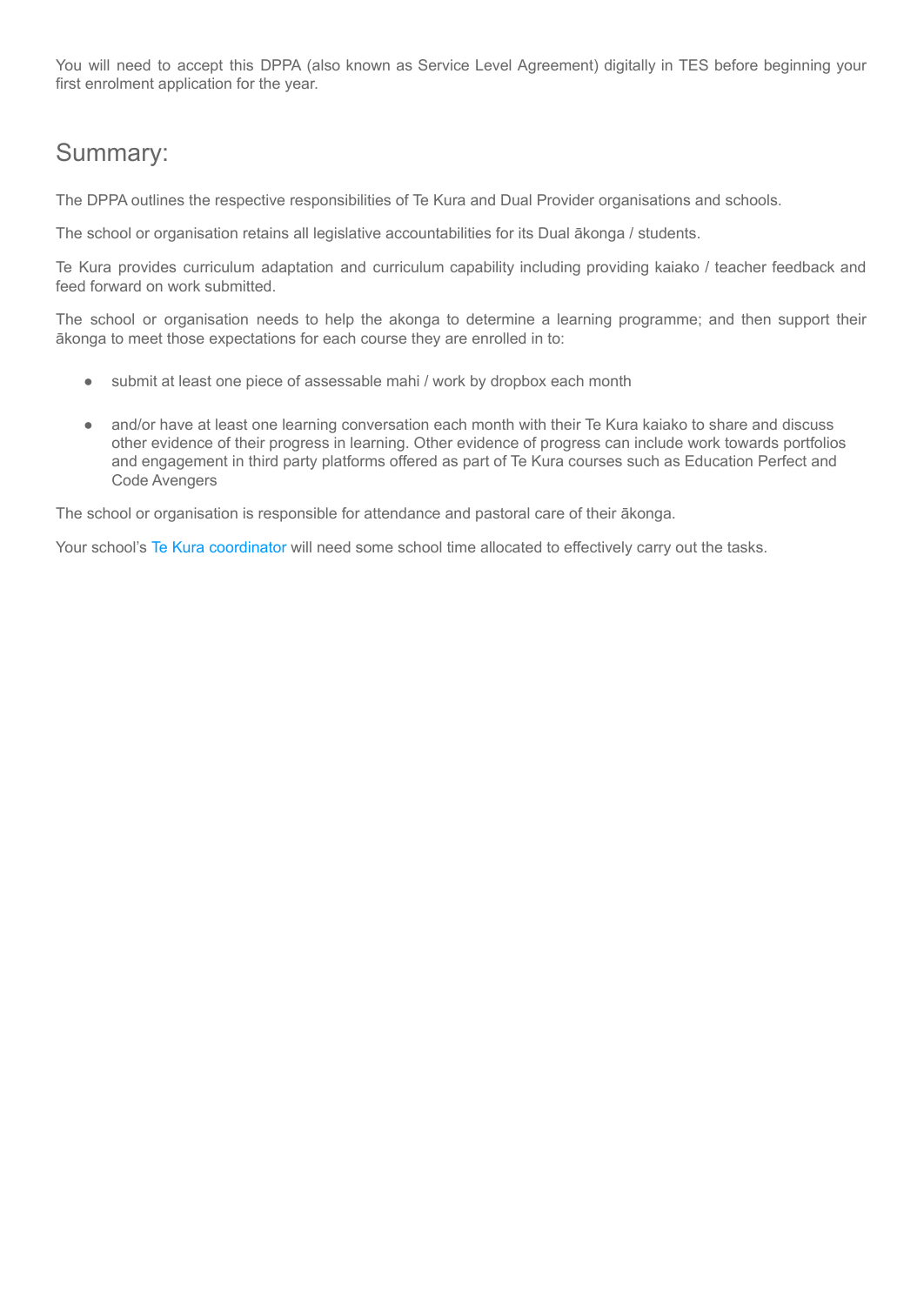#### **Kupu Whakataki / Foreword**

Aotearoa has a world leading education system. A unique feature of our education system is the opportunity for many ākonga / students to learn at their community school while also learning through Te Kura as a dual ākonga. One of our key roles is to partner with dual providers of education, such as schools, teen parent units, alternative education and activity centres to provide ākonga with a full and balanced curriculum and specialist programming or curriculum adaptation where needed.

Te Kura values the opportunity to work with hundreds of schools and providers across Aotearoa to support the learning and achievement of their ākonga. Over the years we have forged powerful partnerships with schools and providers through our mutual focus on enabling ākonga to have enjoyable and successful learning experiences.

Thank you for choosing to work with us. This partnership agreement outlines how we would like to work with you. If you have any questions or feedback about this agreement, please contact your regional Kairuruku Hononga / Relationship Coordinator.

Mike Hollings

Chief Executive

#### **Ngā Pou Āwhina / We're Here to Help**

Student and Whānau Support is a team ready to help ākonga / students, whānau and school coordinators, as well as supporting other staff such as your additional kaiako / teachers and teacher aides. They offer assistance with access and use of Te Kura Enrolment System (TES) or our online learning environment, My Te Kura.

Contact: 0800 65 99 88 option 1 or hub@tekura.school.nz

There is a range of help information:

Dual [Providers](https://www.tekura.school.nz/dual-providers-draft/how-to-dual-enrol/getting-started/) - Getting Started

Dual Providers Help and [Information](https://tekura.desire2learn.com/d2l/home/9513) page in My Te Kura

For any other issues or feedback please contact your Kairuruku Hononga / [Relationship](https://www.tekura.school.nz/dual-providers-draft/relationship-coordinator/) Coordinator.

#### **Te Aronga / Purpose**

The purpose of this agreement is to outline how we would like to work with you to best support your ākonga / student. This is based on how Te Kura can work most effectively with enrolling schools and providers, to ensure ākonga have the right programme, engage quickly in their Te Kura learning and experience success.

There may be some additional things you wish to raise or add to this agreement that is particular to your ākonga and school or organisation. We invite you to discuss these with your Kairuruku Hononga / [Relationship](https://www.tekura.school.nz/dual-providers-draft/relationship-coordinator/) Coordinator.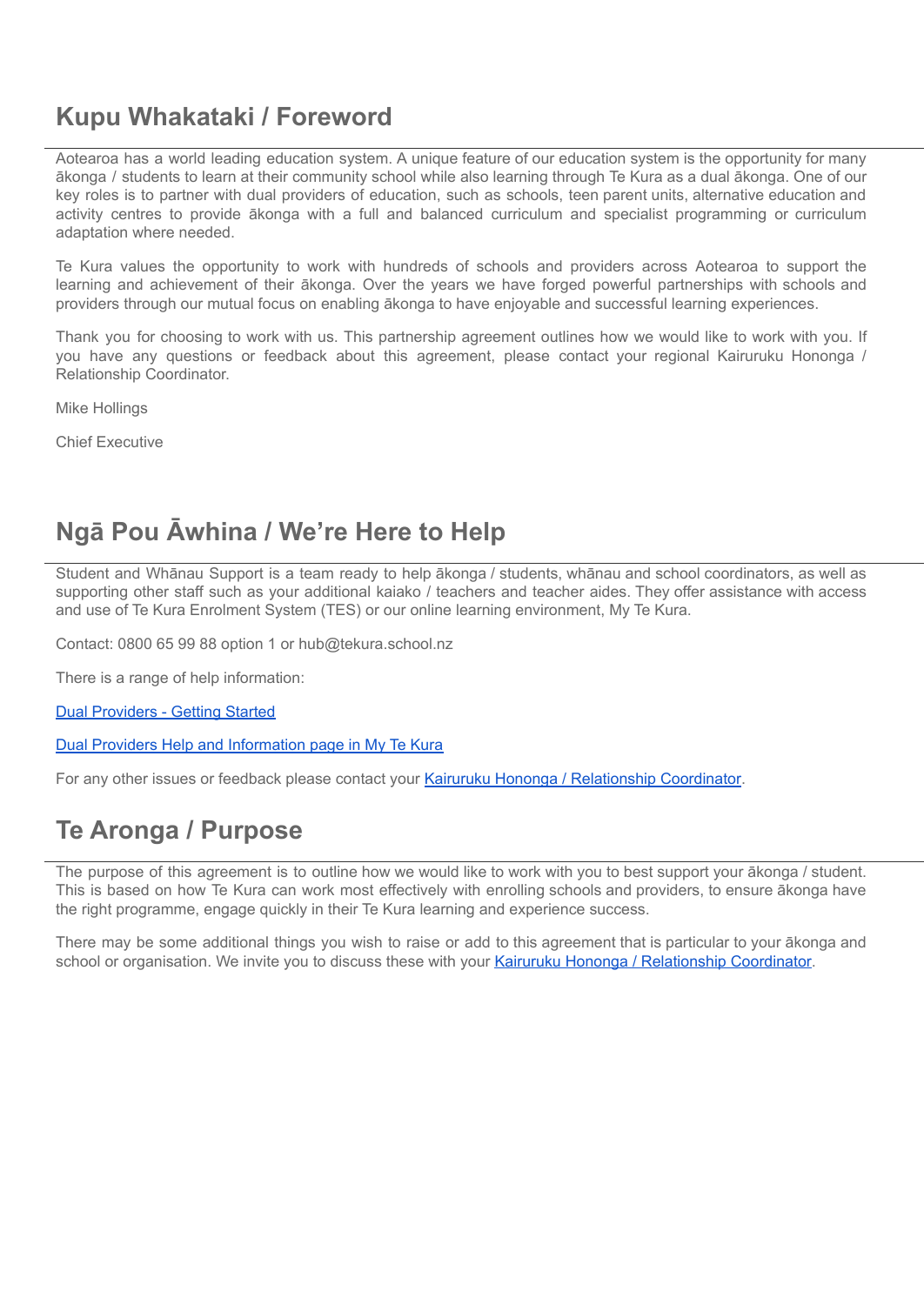We all want ākonga / students to enjoy learning and experience success. Working well together makes all the difference for ākonga. We are keen to work with you in the following ways.

We:

- will listen to you and respond in <sup>a</sup> timely way to any queries you have.
- ask you to keep us informed of any changes we need to know about the ākonga.
- will provide ākonga with appropriate learning materials and distance teaching for the courses they have enrolled in.
- expect you to provide ākonga with an appropriate learning environment and equipment, including access to a computer with an active internet connection, where required; and course equipment as required by the module work.
- expect you to provide ongoing supervision while the ākonga is working on Te Kura material to ensure they stay engaged and progressing.

All dual ākonga are expected to submit one piece of assessable mahi / work by dropbox, each month in each course they are enrolled in or have their engagement recorded by their Te Kura Kaiako. Engagement recognizes ākonga engagement and progress in their learning, where there is evidence of their progress in learning. This might include but is not limited to ākonga-led discussion of work with their Kaiako in virtual meetings, emails and/or phone calls, uploading evidence to a portfolio, completing learning in Te Kura licensed online systems i.e. Education Perfect.

- will provide ākonga with feedback and feed-forward on their learning and progress. Please let us know if this feedback or feedforward is not helpful or if the work is too easy or too hard. We want to be able to respond swiftly if we have not got it right for ākonga.
- will provide you with help to work in the Te Kura online environment. If you or your ākonga are struggling with our online resources, please let us know so we can help.
- will ensure all kaimahi working with your school or organisation understand their responsibilities as described in this agreement. We ask that you make sure your Principal and any kaimahi working with Te Kura are aware of the contents of this agreement.
- provide years 1-8 and Learning Support ākonga with paper-based resources in addition to online learning in some courses.
- expect that parents/caregivers will be made aware of dual tuition arrangements, prior to the ākonga registration with Te Kura.

The Ministry of Education Enrolment Policy details the circumstances under which you can register an ākonga with us.

#### Te Aho o Te Kura Pounamu (Te Kura) [Enrolment](https://www.tekura.school.nz/assets/enrolment/Enrolment-Policy.pdf) and Dual Tuition Policy

Ākonga / students registered at Te Kura must attend the school they are enrolled in on a full-time basis. As the main school, you retain the legislative accountabilities for your ākonga, while they are dual enrolled with Te Kura.

Our [Choice](https://www.tekura.school.nz/assets/publications/Choice-2021.pdf) guide has course information for ākonga to enrol in.

Further information available here online [learning](https://www.tekura.school.nz/dual-providers/first-steps/online-learning/) at Te Kura. Specific information here online learning for dual [providers](https://www.tekura.school.nz/dual-providers/first-steps/online-learning/).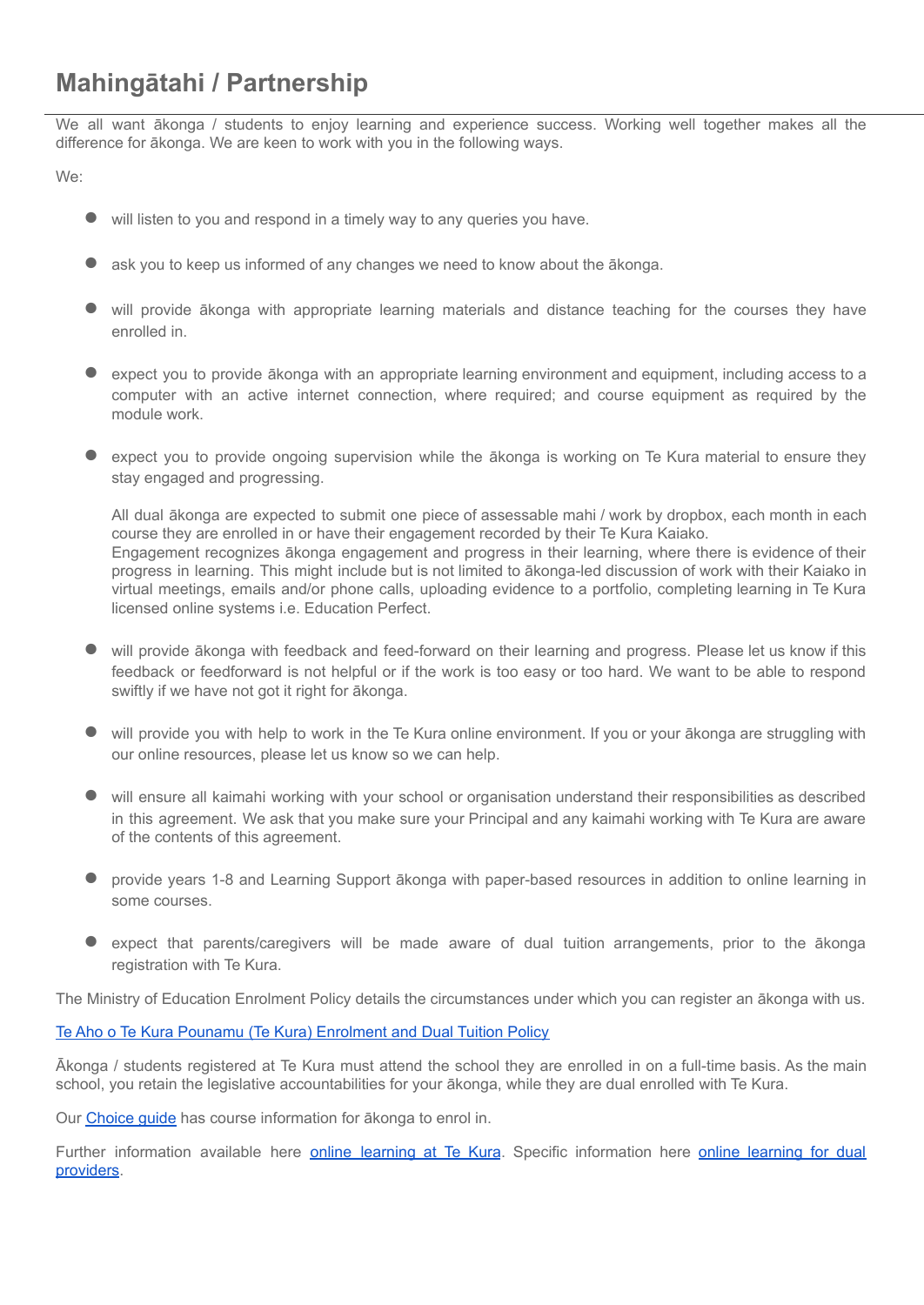# **Ko te Rēhitatanga / Pre-registration and Registration**

| Te Kura will do the following:                                                                                                                                                                                                                                                                                                                                                                                                                                                                                                      | We ask that you do the following:                                                                                                                                                                                                                                                                                                                                                                                                                                                                                                                                                                                                                                                                                                                                                                                                                                                                                                                                                                                                                                                                                                                                                                                                                                                                                                                                                                                                                          |
|-------------------------------------------------------------------------------------------------------------------------------------------------------------------------------------------------------------------------------------------------------------------------------------------------------------------------------------------------------------------------------------------------------------------------------------------------------------------------------------------------------------------------------------|------------------------------------------------------------------------------------------------------------------------------------------------------------------------------------------------------------------------------------------------------------------------------------------------------------------------------------------------------------------------------------------------------------------------------------------------------------------------------------------------------------------------------------------------------------------------------------------------------------------------------------------------------------------------------------------------------------------------------------------------------------------------------------------------------------------------------------------------------------------------------------------------------------------------------------------------------------------------------------------------------------------------------------------------------------------------------------------------------------------------------------------------------------------------------------------------------------------------------------------------------------------------------------------------------------------------------------------------------------------------------------------------------------------------------------------------------------|
| Provide a Kairuruku Hononga / Relationship<br>Coordinator for each region to support coordinators,<br>assist with communications and any issues.<br>Publish information on our website and in My Te<br>Kura for:<br>eligibility requirements<br>$\bullet$<br>course offerings<br>modes of delivery<br>resources required<br>online learning<br>hardware and software requirements.<br>Check dual registration applications to make sure<br>ākonga / students are registered under the gateway<br>that meets their individual needs. | Accept this DPPA (also known as Service Level<br>Agreement) digitally in TES (Te Kura Enrolment<br>System) before beginning your first enrolment<br>application for the year.<br>Ensure each ākonga / students application<br>complies with the Ministry of Education's<br>enrolment and dual tuition policy, available here.<br>Ensure all relevant information is submitted with<br>the application. If an ākonga is found to be<br>registered under the wrong gateway we can work<br>together to find another gateway if possible.<br>Provide us with a current email address for each<br>ākonga.<br>All enrolled ākonga must be attending their<br>school full time as per the MOE policy. Some<br>learning may occur offsite where an ākonga is<br>enrolled using the Reintegration gateway. An<br>agreement with Te Kura is required which<br>outlines how supervision will occur and how it will<br>be measured that the ākonga is engaged in their<br>learning.<br>Ensure each ākonga parent or guardian has<br>been made aware of the registration with Te<br>Kura.<br>Click here for a suggested template and form for<br>ākonga and whānau is provided at the end of this<br>document.<br>Enrol International or Private School ākonga who<br>need to access fee-paying dual tuition can<br>download<br>form<br>and<br>send<br>to<br>a<br>enrolment@tekura.school.nz<br>Withdraw or cancel a dual tuition registration via<br>TES, as required. |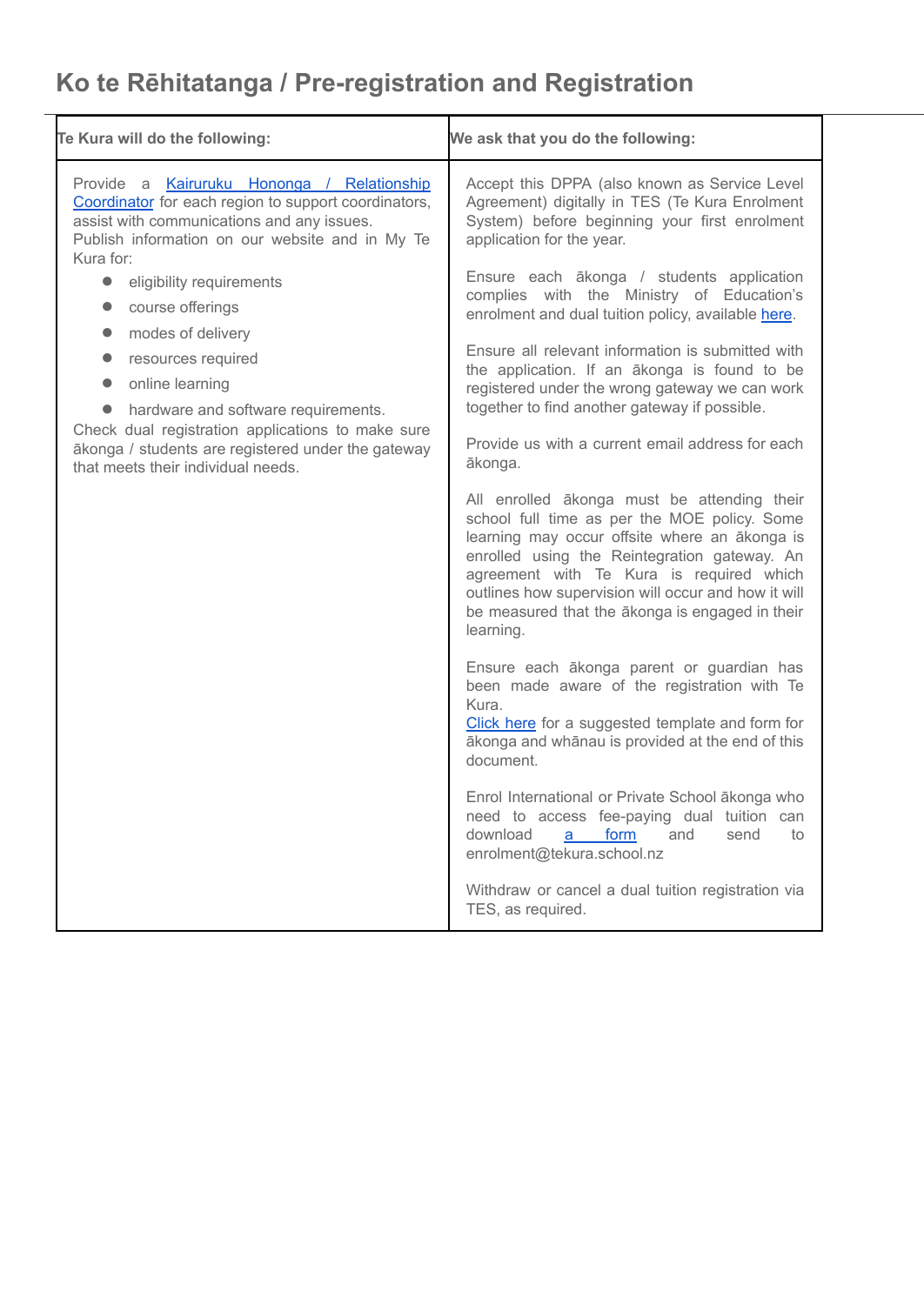# **He Rāngai Tautoko Ākonga / Supporting Ākonga Learning**

| Te Kura will do the following:                                                                                                                                                                                                                                                                                                                                                                                            | We ask that you do the following:                                                                                                                                                                                                                                                                                                                          |
|---------------------------------------------------------------------------------------------------------------------------------------------------------------------------------------------------------------------------------------------------------------------------------------------------------------------------------------------------------------------------------------------------------------------------|------------------------------------------------------------------------------------------------------------------------------------------------------------------------------------------------------------------------------------------------------------------------------------------------------------------------------------------------------------|
| Ensure each ākonga / student has:<br>access to learning material to support their<br>programme of learning<br>access to information, including the<br>quantity, quality and timeliness of work to<br>be completed and returned to Te Kura                                                                                                                                                                                 | As your school is responsible for attendance and<br>pastoral care, you need to provide a coordinator<br>and appropriate supervision, with adequate<br>allocation of school time, to help ākonga / students<br>manage their course work with Te Kura in a<br>suitable learning environment.                                                                 |
| kaiako feedback that encourages ongoing<br>learning and achievement is available<br>during school terms                                                                                                                                                                                                                                                                                                                   | Your school's Te Kura coordinator will need some<br>school time allocated to effectively carry out the<br>tasks expected.                                                                                                                                                                                                                                  |
| kaiako<br>access to<br>via a<br>range<br>of<br>communication channels during school<br>term<br>and timely assessment and<br>regular                                                                                                                                                                                                                                                                                       | Develop a learning programme with ākonga and<br>provide appropriate supervision to ensure akonga<br>are meeting the goals of that programme.                                                                                                                                                                                                               |
| feedback on achievement<br>access to an online introductory course on<br>working online using the My Te Kura tools,<br>available in The Hub course.<br>Provide a Kairuruku Hononga / Relationship<br>Coordinator who will respond to any concerns<br>raised.<br>Learning Support Akonga<br>Work with you to ensure that each akonga has an<br>individualised programme designed to support your<br>ākonga learning goals. | Support ākonga to access Te Kura resources<br>including logging on to My Te Kura, initially using<br>their Te Kura ID as username and password,<br>locating the course material, starting their online<br>courses, submitting work through the dropbox and<br>meeting deadlines. At least one item of assessable<br>work needs to be dropboxed each month. |
|                                                                                                                                                                                                                                                                                                                                                                                                                           | It is essential that the akonga name and ID number<br>are clearly recorded on all items sent to Te Kura by<br>post e.g. have a barcode ID label applied or the<br>ākonga ID number written on each item.                                                                                                                                                   |
|                                                                                                                                                                                                                                                                                                                                                                                                                           | Ensure ākonga have the resources and regular,<br>sufficient access during the day to hardware and<br>software they need for their Te Kura courses. See<br>"What You'll Need".                                                                                                                                                                              |
|                                                                                                                                                                                                                                                                                                                                                                                                                           | Ensure that ākonga behave appropriately in an<br>online environment and comply with Te Kura<br>school's cyber safety/digital citizenship policies.                                                                                                                                                                                                         |
|                                                                                                                                                                                                                                                                                                                                                                                                                           | Facilitate access to Te Kura kaiako by various<br>including<br>email,<br>phone,<br>video<br>means,<br>conferencing, etc. for both ākonga and your<br>coordinators and supervisors.                                                                                                                                                                         |
|                                                                                                                                                                                                                                                                                                                                                                                                                           | See the appendix section for privacy, complaints<br>policy and procedures information.                                                                                                                                                                                                                                                                     |
|                                                                                                                                                                                                                                                                                                                                                                                                                           | Use Te Kura access points including My Te Kura<br>ākonga Progress and TES login to monitor ākonga<br>work return and results, ensuring that these login<br>details are only used by authorised staff as<br>information for multiple ākonga can be viewed.                                                                                                  |
|                                                                                                                                                                                                                                                                                                                                                                                                                           | <b>Learning Support Akonga</b><br>Provide Te Kura kaiako with any updated learning<br>needs during the academic year,                                                                                                                                                                                                                                      |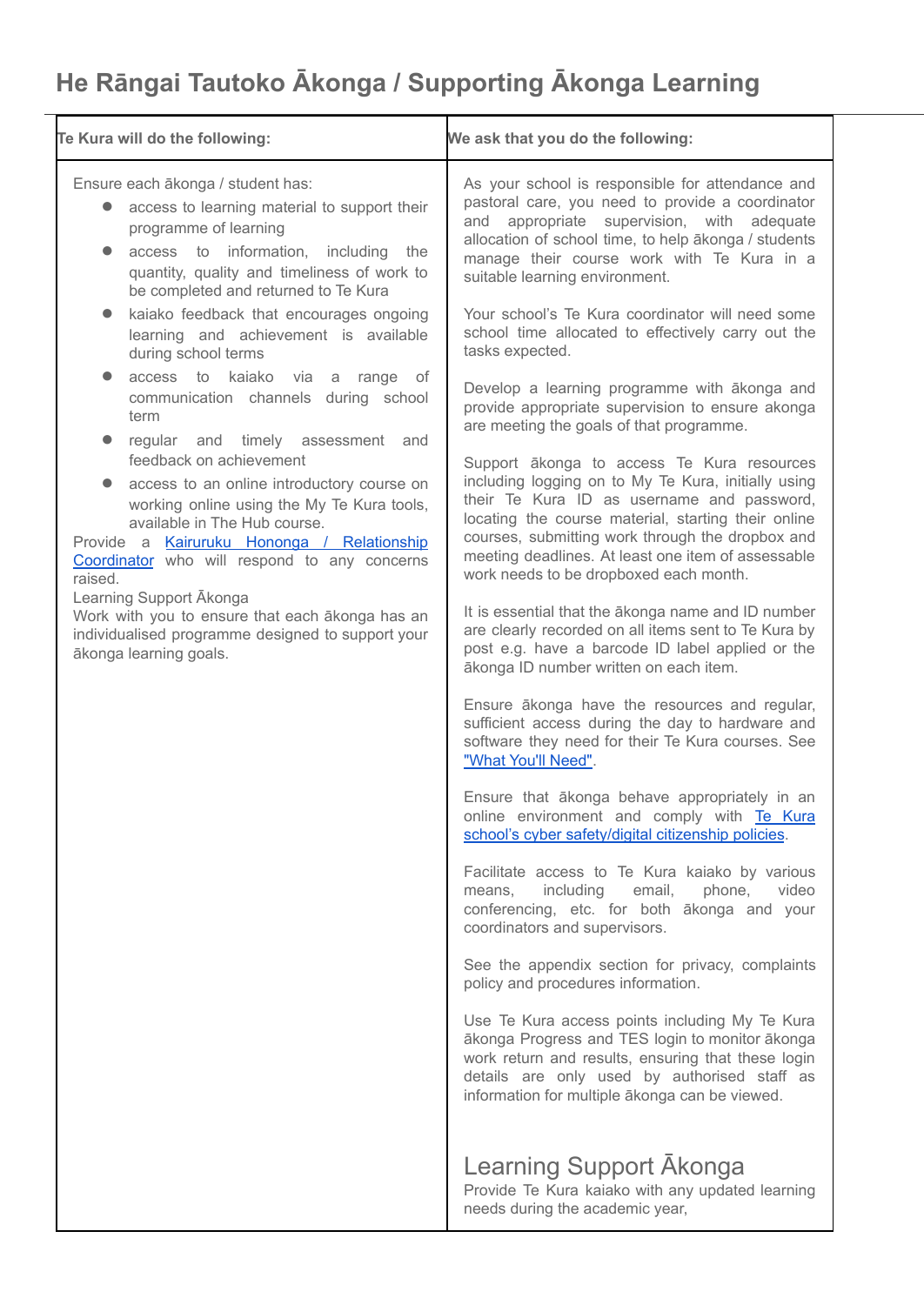| including their current abilities, skill level, strengths<br>and interests.                                                                                                                                                                                                                              |
|----------------------------------------------------------------------------------------------------------------------------------------------------------------------------------------------------------------------------------------------------------------------------------------------------------|
| Ensure your akonga have adequate support to<br>complete learning tasks, including marking their<br>work and giving immediate feedback on their<br>achievements.                                                                                                                                          |
| Provide evidence of monthly engagement in each<br>enrolled course. This may include photos,<br>drawings, video, audio and other digital files<br>uploaded to the My Te Kura dropbox, or relevant<br>parts of booklets scanned and uploaded to the My<br>Te Kura dropbox or posted/emailed to the kaiako. |
| Cover the cost of the postage or courier when<br>returning work in paper form.                                                                                                                                                                                                                           |
| Complete the assessment page for each resource,<br>including ākonga comments where relevant.                                                                                                                                                                                                             |

# **Puritia ngā Rīpoata / Keeping Records**

| Te Kura will do the following:                                                                                                                                                                                                                                                                                                                                                          | We ask that you do the following:                                                                                                                                                                                                                                                                                                                                                              |
|-----------------------------------------------------------------------------------------------------------------------------------------------------------------------------------------------------------------------------------------------------------------------------------------------------------------------------------------------------------------------------------------|------------------------------------------------------------------------------------------------------------------------------------------------------------------------------------------------------------------------------------------------------------------------------------------------------------------------------------------------------------------------------------------------|
| Te Kura provides data for each ākonga / student<br>on:<br>course registrations<br>completed work returned by ākonga<br>engagement and achievement<br>as<br>measured<br>by<br>work<br>returns<br>and<br>assessments<br>feedback on work submitted via - Dropbox,<br>$\bullet$<br>including NCEA results<br>engagement feedback, the online timetable<br>of classes, online programs etc. | Maintain records for each akonga / student on:<br>course registrations<br>work submitted to Te Kura by dropbox or<br>post as appropriate<br>• feedback and feed-forward provided to<br>ākonga<br><b>NZQA</b><br>assessment results including<br>standards results as reported on the TES<br>results screens.<br>work<br>engagement,<br>progress<br>and<br>submission using My Te Kura and TES. |
| NZQA standards assessment<br>$\bullet$<br>results<br>awarded for all attempted standard                                                                                                                                                                                                                                                                                                 | Generate any report to whanau required by your<br>school using My Te Kura and TES.                                                                                                                                                                                                                                                                                                             |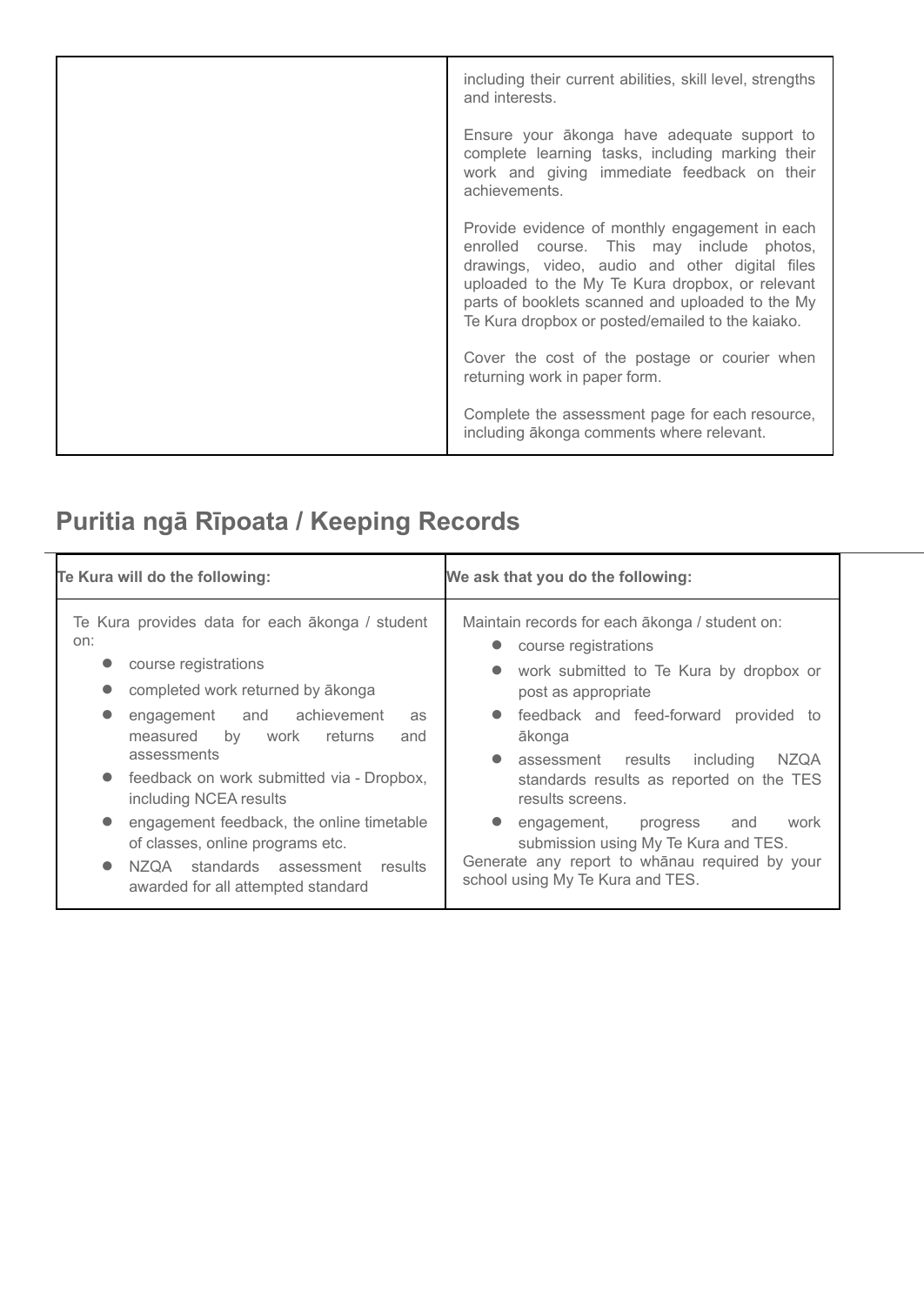We ask that you do the following things as the school of enrolment:

Ensure that formal assessments are completed under the specified conditions. These conditions will be clearly stated on the assessment activity and may include but are not limited to:

- <sup>a</sup> time limit
- closed book
- completed in one sitting
- supervised for the whole time.

Guarantee that all ākonga / student submissions to assessment tasks is their own work and that no submission is plagiarised.

Apply to NZQA for any identified Special Assessment Conditions and notify Te Kura of any NZQA approved Special Assessment Conditions.

Have NZQA "Consent to Assess" or is linked to a school with NZQA "Consent to Assess," and submit ākonga NCEA entries and results to NZQA through the enrolling school's Principal's Nominee using Te Kura provider code 498.

Arrange a Memorandum of Understanding (MOU) with Te Kura if the enrolling school or the linked school does not hold NZQA "Consent to Assess".

Ensure the School's Coordinator and Principal's Nominee communicate regularly to ensure ākonga NCEA entries and results are reported to NZQA.

Complete Te Kura's NCEA registration process if your school has an MOU in place with Te Kura or only enrols ākonga up to year 10.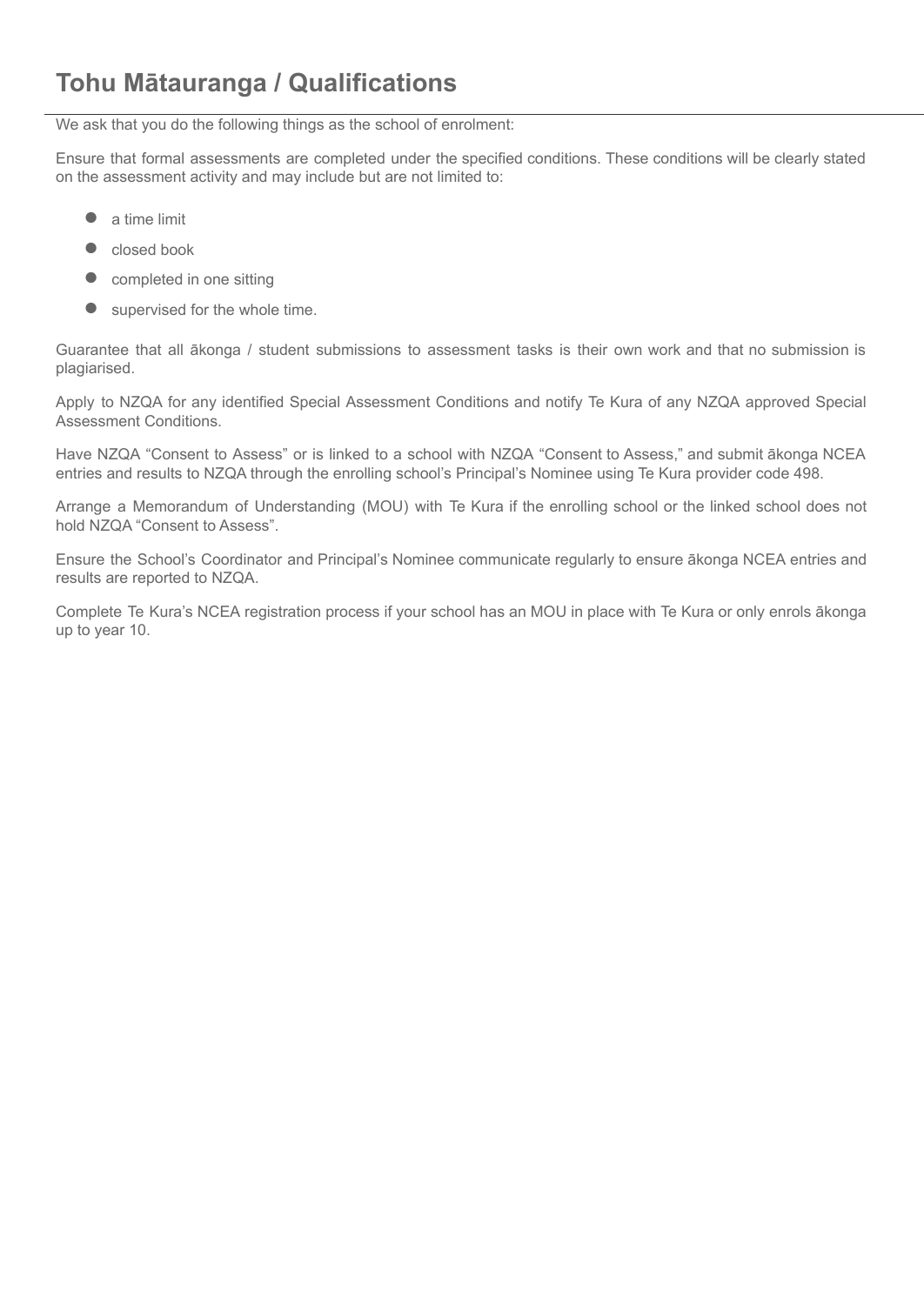# **Ngā Aromatawai ā-roto / Internal Qualifications**

| Te Kura will do the following:                                                                                                                                                       | We ask that you do the following:                                                                                                                                                       |
|--------------------------------------------------------------------------------------------------------------------------------------------------------------------------------------|-----------------------------------------------------------------------------------------------------------------------------------------------------------------------------------------|
| Provide ākonga / student with opportunities to gain<br>NZQA internally assessed standards, offered by Te<br>Kura, where the ākonga is working at an appropriate<br>curriculum level. | Discuss with the ākonga / student the appropriate<br>internally assessed standards for their learning<br>programme.                                                                     |
| Provide regular and timely assessment and feedback<br>on work submitted to Te Kura, including results of<br>NZQA standards assessment and information on                             | Encourage ākonga to contact their course kaiako<br>about selecting appropriate internally assessed<br>standards.                                                                        |
| further assessment opportunities where appropriate.<br>Offer ākonga the opportunity to appeal an<br>assessment result and to follow the documented Te                                | Enter all internal assessment results received via TES<br>onto your student management system using Te Kura<br>provider code 498 and consistent course codes for<br>course endorsement. |
| Kura appeals process.<br>Maintain records of internally assessed standards for<br>each ākonga.                                                                                       | Check the accuracy and ensure the security of results<br>and include them in your NZQA file submissions.                                                                                |
| Provide regular reminders to check standards' results<br>available in TES.                                                                                                           | Ensure that ākonga know of their right to appeal an<br>assessment result and the process to follow.                                                                                     |
| Provide a reconciliation sheet of NZQA standards that<br>will be sent to the Principal's Nominee.                                                                                    | Ensure that assessment tasks that specify supervision<br>are supervised by an adult determined from the<br>decision of the provider.                                                    |
|                                                                                                                                                                                      | Ensure that ākonga working online know the name of<br>their supervisor so they can enter this when submitting<br>their assessment work to the My Te Kura dropbox.                       |
|                                                                                                                                                                                      | Ensure ākonga understand that authentication of work<br>submitted for assessment is a serious matter.                                                                                   |
|                                                                                                                                                                                      | Cooperate fully with Te Kura in the investigation of any<br>authentication queries.                                                                                                     |
|                                                                                                                                                                                      | Ensure that ākonga understand Te Kura's annual<br>deadlines for submission of work, with regards to<br>NCEA assessment opportunities.                                                   |
|                                                                                                                                                                                      | Ensure that ākonga understand NZQA rules around<br>resubmission for internal assessment.                                                                                                |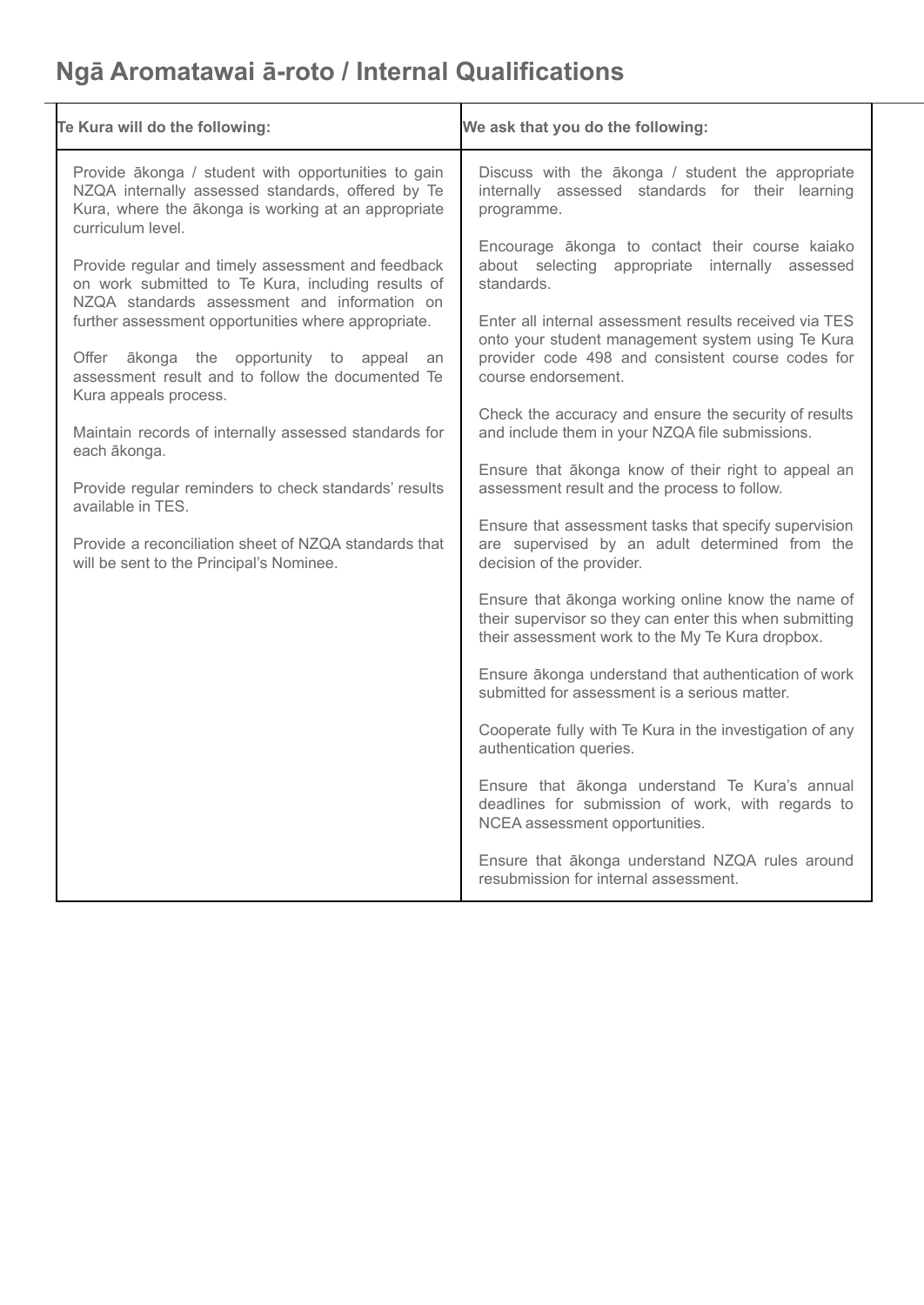# **Ngā Aromatawai ā-waho / External Qualifications**

| Te Kura will do the following:                                                                                                                                                                                | We ask that you do the following:                                                                                                                                                                                            |
|---------------------------------------------------------------------------------------------------------------------------------------------------------------------------------------------------------------|------------------------------------------------------------------------------------------------------------------------------------------------------------------------------------------------------------------------------|
| Provide opportunities to akonga / students to prepare<br>for assessment in NZQA externally assessed<br>standards and scholarship awards where the ākonga<br>is working at an appropriate curriculum level.    | Use TES or access the list of standards from the Te<br>Kura website to identify the externally assessed<br>standards Te Kura offers, as well as course codes<br>and titles that are available within each Te Kura<br>course. |
| Provide a list of externally assessed standards on the<br>Principal Nominee's page on the Te Kura website;<br>This lists external standards available for each Te Kura<br>course.                             | Encourage ākonga / students to contact their course<br>about selecting appropriate<br>kaiako<br>externally<br>assessed standards.                                                                                            |
| Provide practice exams and any relevant resources to<br>school coordinators.                                                                                                                                  | Enter ākonga for all appropriate externally assessed<br>standards in your student management system using<br>Te Kura provider code 498 and consistent course                                                                 |
| Provide timely feedback on formative assessment<br>submitted to My Te Kura, and practice examinations.                                                                                                        | codes for course endorsement. This includes<br>externally assessed standards for MCAT, DCAT and<br>portfolio submissions for Visual Arts, Design and                                                                         |
| Maintain records of each ākonga preparation for<br>externally assessed standards.                                                                                                                             | Visual Communication, Technology,<br>and<br>NZ.<br>Scholarships for Music and Physical Education.                                                                                                                            |
| Te Kura will not include any of the enrolling school's<br>ākonga in file submissions to NZQA unless the<br>enrolling school is a primary or year 7-10 school or has<br>a signed MOU/subcontract with Te Kura. | Ensure that Practice Examinations are held under<br>appropriate exam conditions, and that they are<br>supervised by an adult determined by the provider.                                                                     |
|                                                                                                                                                                                                               | Ensure akonga understand that authentication of<br>work submitted for assessment is a serious matter.                                                                                                                        |
|                                                                                                                                                                                                               | Ensure that Te Kura's deadlines for submission of<br>Practice Examinations are met.                                                                                                                                          |
|                                                                                                                                                                                                               | Cooperate fully with Te Kura in the investigation of<br>any authentication queries.                                                                                                                                          |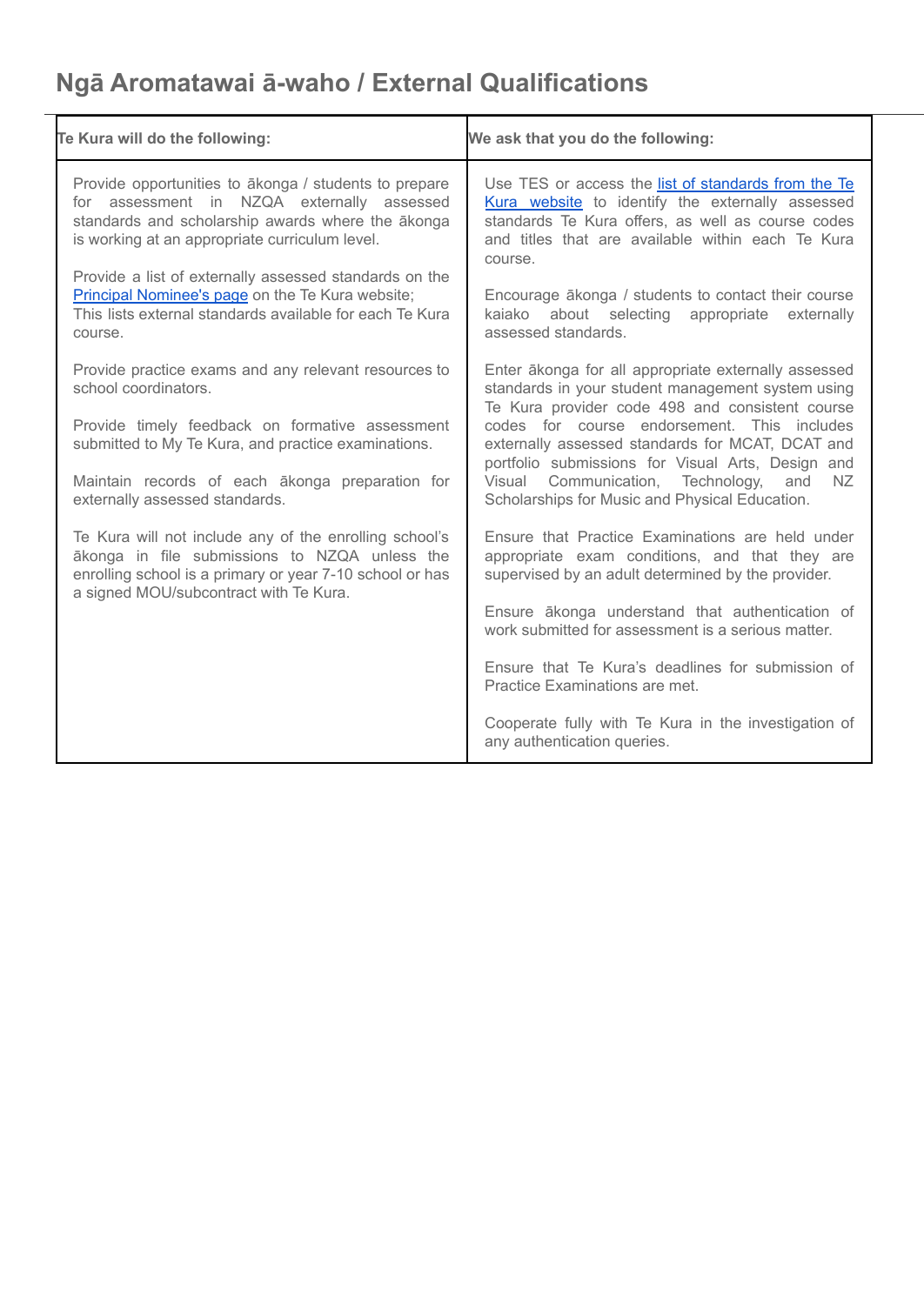## **Kāore i Whakahoki Mahi Mai / Non-engaged Ākonga (Non-Returners)**

To be successful when studying with Te Kura, ākonga / student should return work regularly, and be in contact with their kaiako about their programme. The Ministry of Education requires registering schools to ensure that each ākonga returns assessable work and/or has at least one learning conversation with their Te Kura kaiako each month to share and discuss other evidence of progress in learning in each course they are enrolled in.

If an ākonga is removed through the Non-Returners process, there is a 30 day window for the [Kairuruku](https://www.tekura.school.nz/dual-providers-draft/relationship-coordinator/) Hononga / [Relationship](https://www.tekura.school.nz/dual-providers-draft/relationship-coordinator/) Coordinator to request reinstatement to the Enrolment Manager. If this request is declined, the akonga is unable to register in that course for the remainder of the calendar year.

| Te Kura will do the following:                                                                                                                                                                                                                                                                                                                                                                                                                                                                                                                                                                          | We ask that you do the following:                                                                                                                                                                                                                                                                                                                                                                                                                                                                                                                                                                                                                                                                                                                                                                                                                                                                                                                                 |
|---------------------------------------------------------------------------------------------------------------------------------------------------------------------------------------------------------------------------------------------------------------------------------------------------------------------------------------------------------------------------------------------------------------------------------------------------------------------------------------------------------------------------------------------------------------------------------------------------------|-------------------------------------------------------------------------------------------------------------------------------------------------------------------------------------------------------------------------------------------------------------------------------------------------------------------------------------------------------------------------------------------------------------------------------------------------------------------------------------------------------------------------------------------------------------------------------------------------------------------------------------------------------------------------------------------------------------------------------------------------------------------------------------------------------------------------------------------------------------------------------------------------------------------------------------------------------------------|
| On the TES Non-Returners screen, provide work return<br>dates and monthly lists of akonga / students with<br>Non-Returner status.<br>Send an email notification when no work has been<br>submitted by an ākonga and/or at least one learning<br>conversation has not been had with their Te Kura<br>kaiako in the previous month.<br>This email will refer you to TES for details and advise<br>that the ākonga will be automatically withdrawn from<br>that course if they do not return work and/or have at<br>least one learning conversation with their Te Kura<br>kajako within the current month. | Ensure ākonga / students keep up with their course<br>work and submit work in the My Te Kura Dropbox,<br>(or by post, courier or email for paper-delivered<br>courses) for assessment at least once a month in<br>each course they are registered for.<br>Check the TES Non-Returners screen each month<br>to view the names of akonga who have not<br>submitted work and/or has not had at least one<br>learning conversation with their Te Kura kaiako for<br>one month or more.<br>Contact the relevant Te Kura course kajako if work<br>has been submitted but is not showing as being<br>recorded.<br>Contact Te Kura urgently if akonga does not have<br>sufficient work in a course, so this can be<br>addressed.<br>Withdraw ākonga from a course or cancel a dual<br>tuition registration via TES if the ākonga is no longer<br>continuing with a course or their enrolment.<br>Contact the Kairuruku Hononga if there are<br>exceptional circumstances. |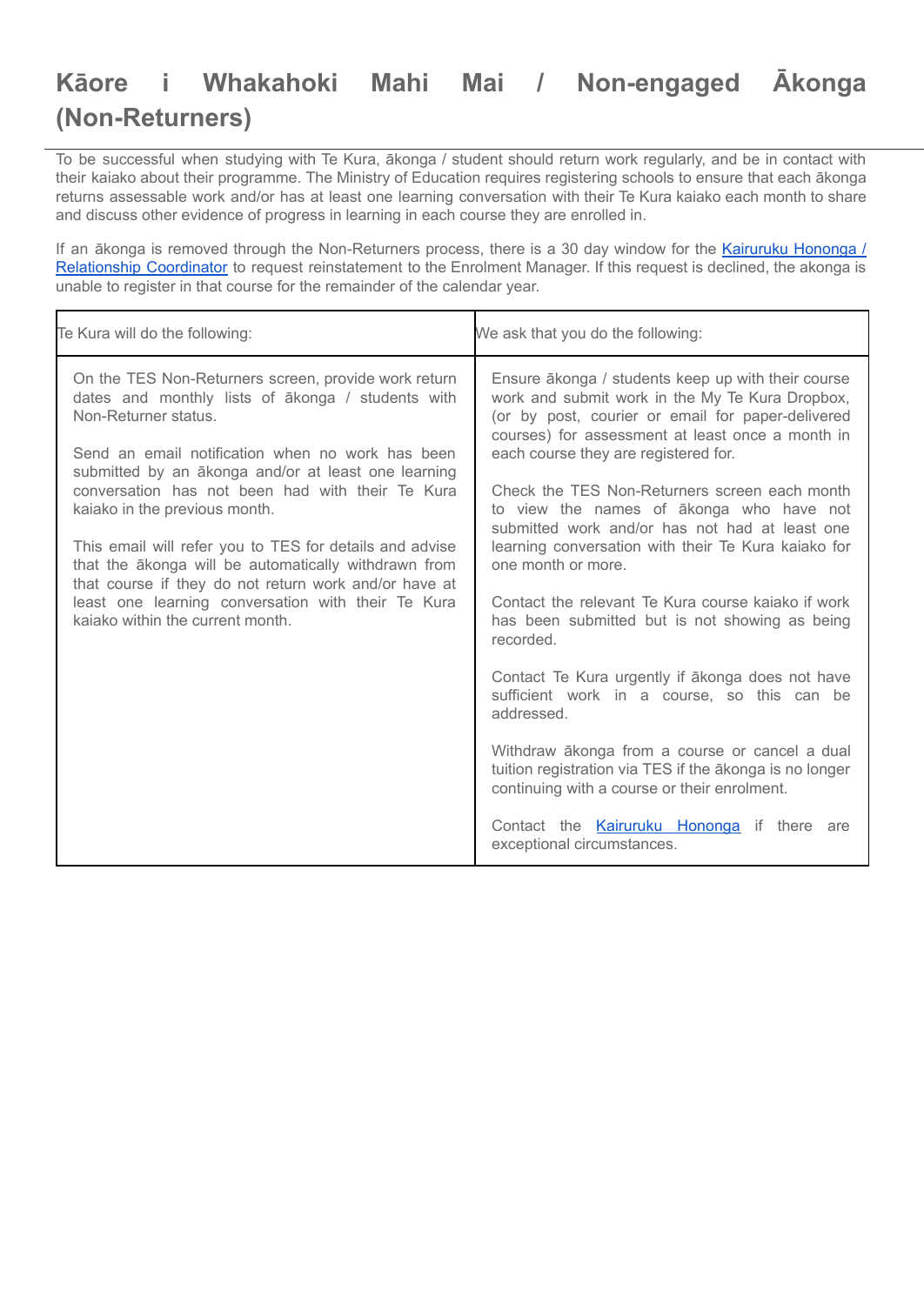## **Rēhita Ākonga o Tāwāhi / Registration of International Ākonga (State, State Integrated and Private Schools)**

**Te Kura will do the following: We ask that you do the following:** Can not take responsibility for the pastoral care of the ākonga. Will communicate with you if we have any concerns about the pastoral care of the ākonga. Agree that the circumstances under which tuition provided to an international ākonga under this DPPA may be terminated are described under the "Ko te Rēhitatanga / Pre-registration and Registration" and "Kāore i whakahoki mahi mai / Non-engaged ākonga (Non-Returners)" sections in this DPPA. Are a signatory to the Code of Practice for [Pastoral](https://www.nzqa.govt.nz/providers-partners/education-code-of-practice/) Care of [International](https://www.nzqa.govt.nz/providers-partners/education-code-of-practice/) Students (the Code). As a signatory to the Code, take responsibility for the pastoral care of any of your international ākonga who are subsequently registered with Te Kura. Arrange accommodation for ākonga who require it. Agree that the circumstances under which tuition to be provided to an international ākonga may be terminated as described under the "Ko te Rēhitatanga / Pre-registration and Registration" section in this DPPA. Be responsible for international ākonga conditions of acceptance including enrolment with your school, a current visa, a variation of conditions (if required), appropriate medical insurance, complaints procedure referencing the International Education Appeal Authority (IEAA) established by the Code, language proficiency testing and collecting and recording ākonga medical and travel insurance. Be responsible for maintenance of learner records, including passport and visa information as per Code requirements Accept this DPPA digitally in TES before submitting the fee-paying applications and use Te Kura [public](https://www.tekura.school.nz/Enrol-with-us) [website](https://www.tekura.school.nz/Enrol-with-us) Will communicate to Te Kura any change in the circumstances of an international ākonga, including advising Te Kura of ākonga current email address (see the "Ko te Rēhitatanga / Pre-registration and registration" section in this DPPA).

Please refer to other information on services provided to dual enrolled ākonga / students.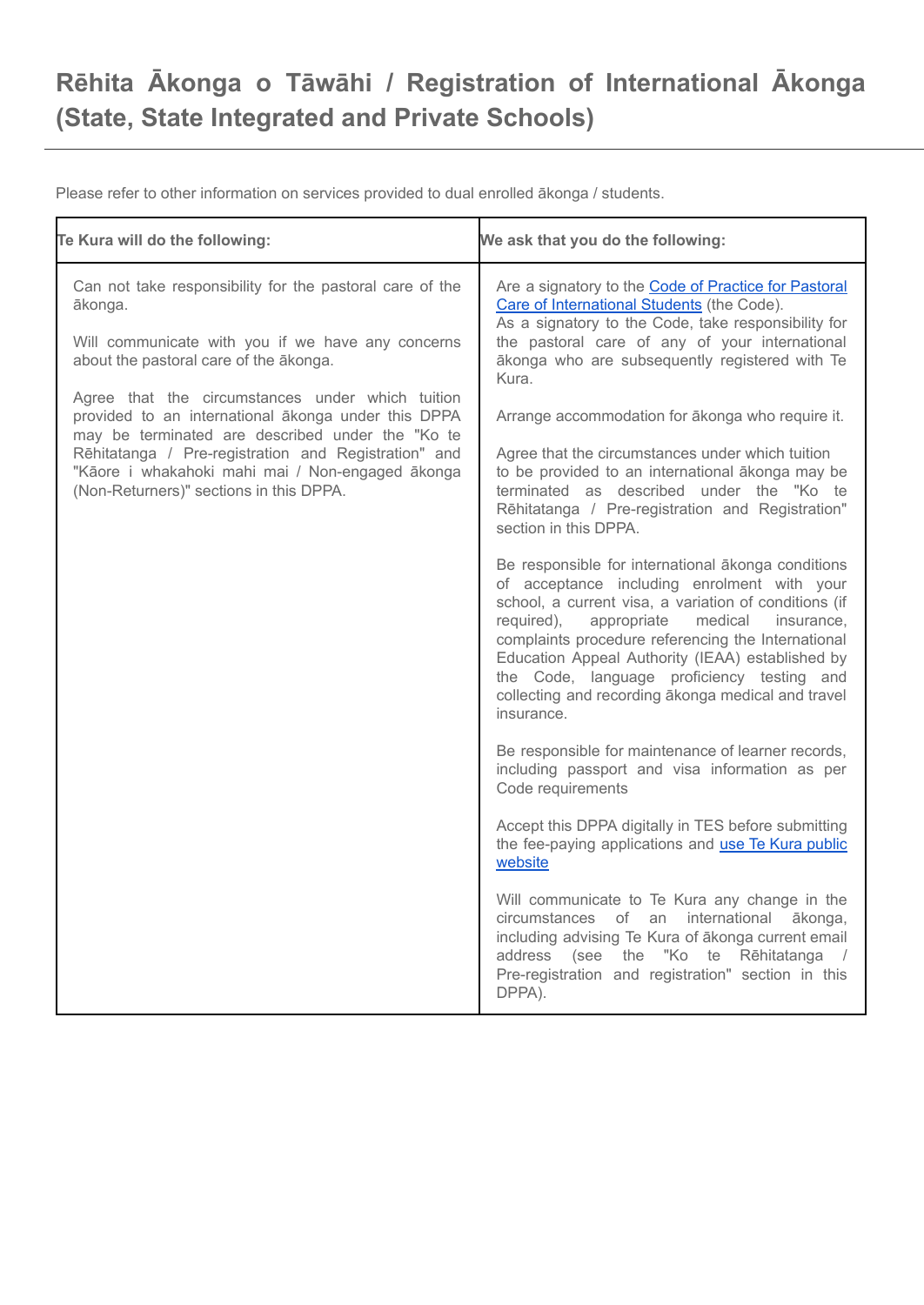# **Ngā Kura Tumataiwi / Registration of Fee-Paying Domestic Ākonga (Private Schools)**

Please refer to other information on services provided to dual enrolled ākonga / students.

| Te Kura will do the following:                                                                                                                                                                          | We ask that you do the following:                                                                                                                                                                                                                  |
|---------------------------------------------------------------------------------------------------------------------------------------------------------------------------------------------------------|----------------------------------------------------------------------------------------------------------------------------------------------------------------------------------------------------------------------------------------------------|
| Will provide a Fee-Paying dual tuition form for Private<br>School ākonga who need to access fee-paying dual<br>Download<br><u>a form</u><br>send<br>tuition.<br>and<br>to<br>enrolment@tekura.school.nz | Accept this DPPA digitally in TES before<br>submitting the fee-paying applications and use Te<br>Kura public website.                                                                                                                              |
| Agree that the circumstances under which tuition<br>provided to Fee-Paying akonga under this DPPA may be<br>terminated are described on under the "Ko te                                                | Ensure each ākonga application complies with the<br>Ministry of Education's enrolment and dual tuition<br>policy, available here.                                                                                                                  |
| Rēhitatanga / Pre-registration and Registration" section<br>in this DPPA.                                                                                                                               | Ensure they support their akonga as per the He<br>Rāngai Tautoko Ākonga / Supporting ākonga<br>Learning section in this DPPA.                                                                                                                      |
| Te Kura has moved to a new continuous model of<br>reporting, which replaces our previous model of formally<br>reporting.                                                                                | Agree that the circumstances under which tuition<br>to be provided to a Fee-paying akonga under this<br>DPPA may be terminated are described on under                                                                                              |
| Please refer to the "Ko te whakahokinga mahi / Keeping<br>records" section in this DPPA.                                                                                                                | the "Ko te Rēhitatanga / Pre-registration and<br>Registration" section in this DPPA.                                                                                                                                                               |
|                                                                                                                                                                                                         | Will communicate to Te Kura any change in the<br>circumstances of a Fee-paying ākonga, including<br>advising Te Kura of ākonga current email address<br>(see the "Ko te Rēhitatanga / Pre-registration and<br>Registration" section in this DPPA). |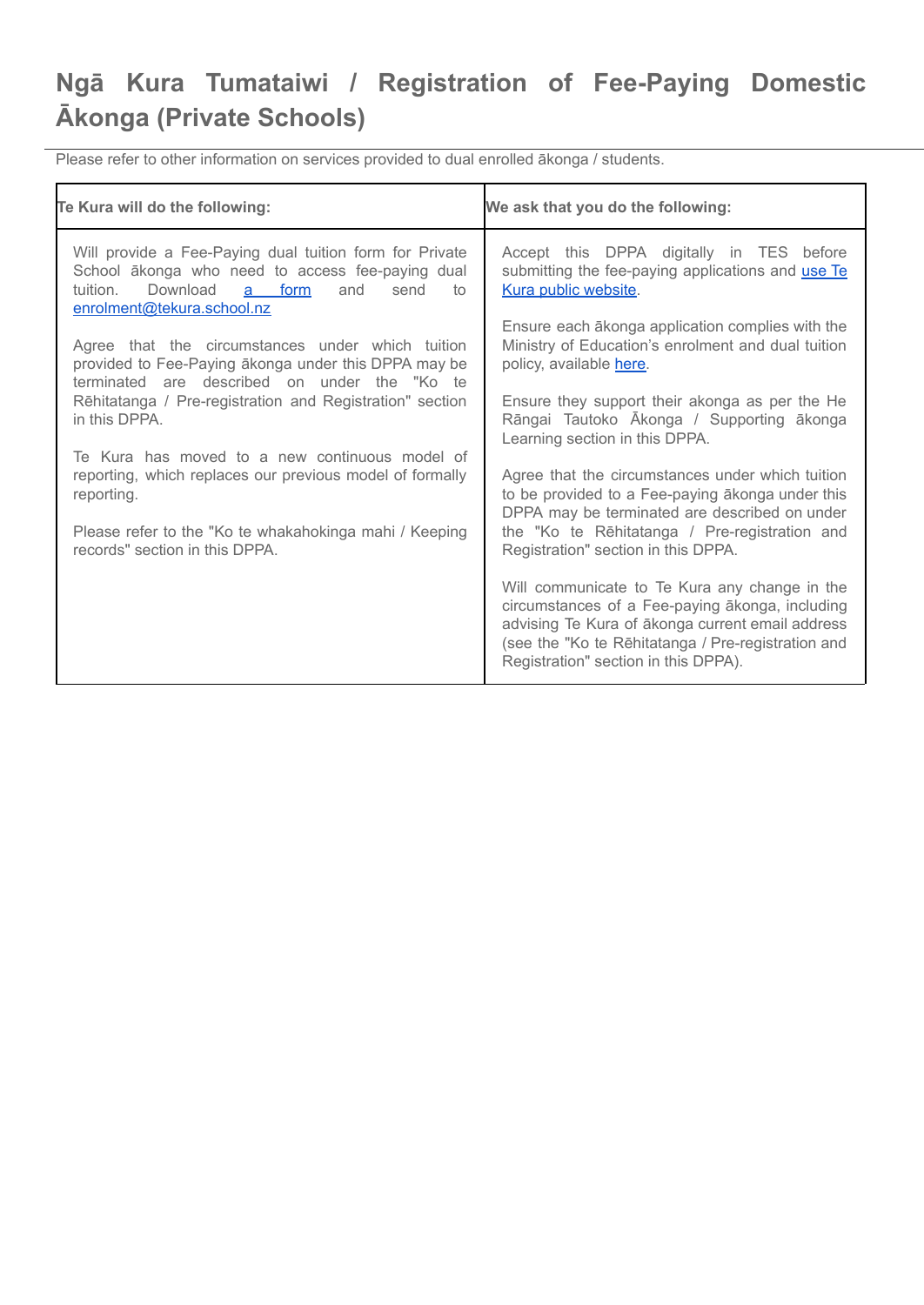# **Ngā Kura Tumataiwi / Registration of Fee-Paying Domestic Ākonga (State and State Integrated Schools)**

| Te Kura will do the following:                                                                                                                                                                                                                                                                                                                                                                                                                                                                                                                                                                                                                                                                                         | We ask that you do the following:                                                                                                                                                                                                                                                                                                                                                                                                                                                                                                                                                                                                                                                             |
|------------------------------------------------------------------------------------------------------------------------------------------------------------------------------------------------------------------------------------------------------------------------------------------------------------------------------------------------------------------------------------------------------------------------------------------------------------------------------------------------------------------------------------------------------------------------------------------------------------------------------------------------------------------------------------------------------------------------|-----------------------------------------------------------------------------------------------------------------------------------------------------------------------------------------------------------------------------------------------------------------------------------------------------------------------------------------------------------------------------------------------------------------------------------------------------------------------------------------------------------------------------------------------------------------------------------------------------------------------------------------------------------------------------------------------|
| Please refer to other information on services provided to<br>dual enrolled ākonga.<br>Will provide a Fee-Paying dual tuition form for Domestic<br>School ākonga who need to access fee-paying dual<br>Download<br>a form<br>send<br>tuition.<br>and<br>to<br>enrolment@tekura.school.nz<br>Agree that the circumstances under which tuition<br>provided to Fee-Paying akonga under this DPPA may be<br>terminated are described on under the "Ko te<br>Rēhitatanga / Pre-registration and Registration" section in<br>this DPPA.<br>Te Kura has moved to a new continuous model of<br>reporting, which replaces our previous model of formally<br>reporting.<br>Please refer to the "Ko te whakahokinga mahi / Keeping | Accept this DPPA digitally in TES before<br>submitting the fee-paying applications and use Te<br>Kura public website.<br>Ensure each ākonga application complies with the<br>Ministry of Education's enrolment and dual tuition<br>policy, available here.<br>Ensure they support their akonga as per the He<br>Rāngai Tautoko Ākonga / Supporting ākonga<br>Learning section in this DPPA.<br>Agree that the circumstances under which tuition<br>to be provided to a Fee-paying akonga under this<br>DPPA may be terminated are described on under<br>the "Ko te Rēhitatanga / Pre-registration and<br>Registration" section in this DPPA.<br>Will communicate to Te Kura any change in the |
| records" section in this DPPA.                                                                                                                                                                                                                                                                                                                                                                                                                                                                                                                                                                                                                                                                                         | circumstances of a Fee-paying ākonga, including<br>advising Te Kura of ākonga current email address<br>(see the "Ko te Rēhitatanga / Pre-registration and<br>registration" section in this DPPA).                                                                                                                                                                                                                                                                                                                                                                                                                                                                                             |